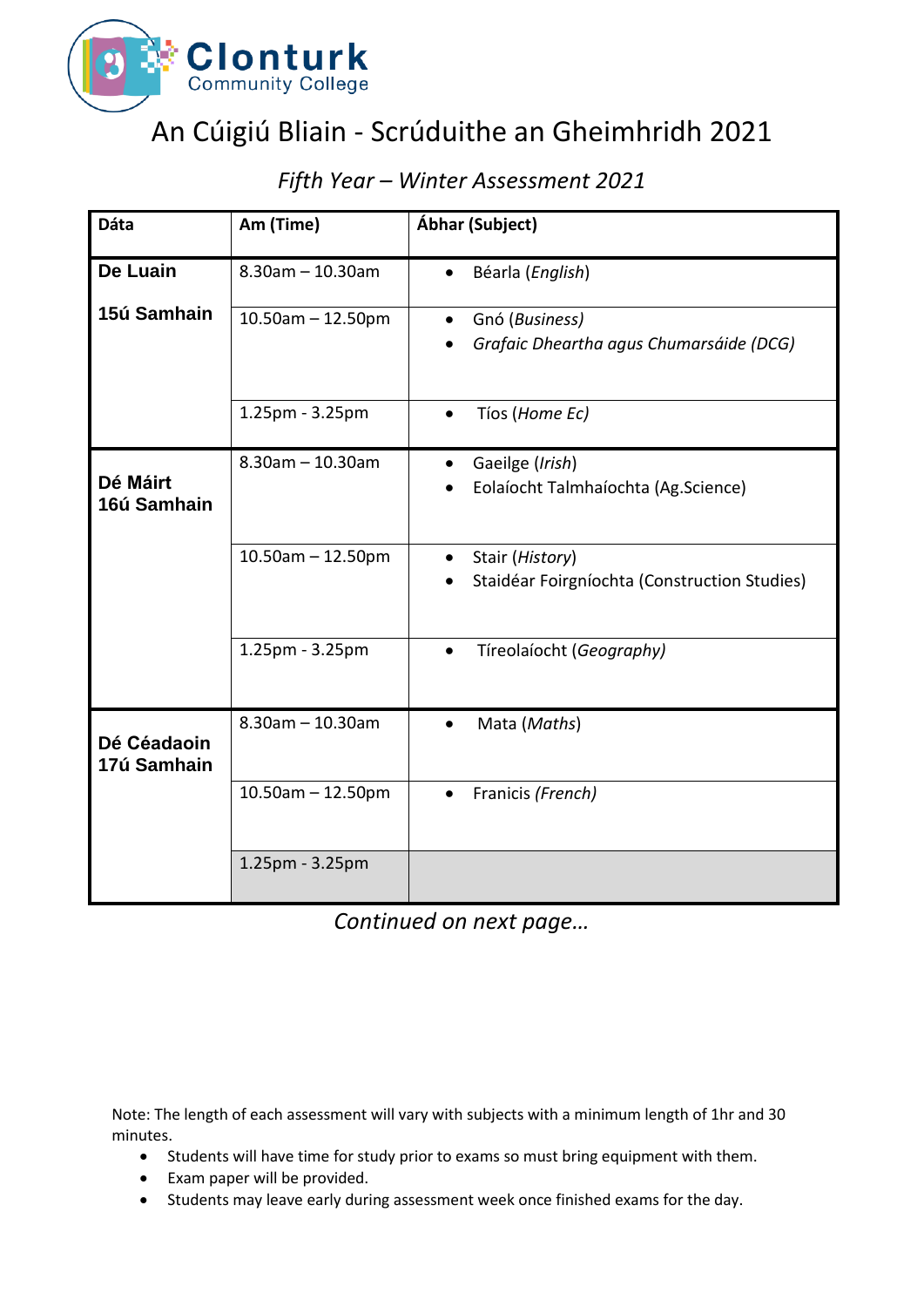

| Dáta                            | Am (Time)               | Ábhar (Subject)                                                                                                         |
|---------------------------------|-------------------------|-------------------------------------------------------------------------------------------------------------------------|
| <b>Déardaoin</b><br>18ú Samhain | $8.30am -$<br>10.30am   | Ceimic (Chemistry)<br>Corpoideachas (LC Physical Education)<br>An Pholaitíocht agaus an tSochaí (Society &<br>Politics) |
|                                 | $10.50$ am - 12.50pm    | Fisic (Physics)<br>Ceol (Music)                                                                                         |
|                                 | $1.25$ pm - $3.25$ pm   | Ealaín (Art)                                                                                                            |
| Dé hAoine<br>19ú Samhain        | $8.30$ am $- 10.30$ am  | Bitheolaíocht (Biology)                                                                                                 |
|                                 | $10.50$ am $- 12.50$ pm |                                                                                                                         |

*Continued on next page…*

Note: The length of each assessment will vary with subjects with a minimum length of 1hr and 30 minutes.

- Students will have time for study prior to exams so must bring equipment with them.
- Exam paper will be provided.
- Students may leave early during assessment week once finished exams for the day.